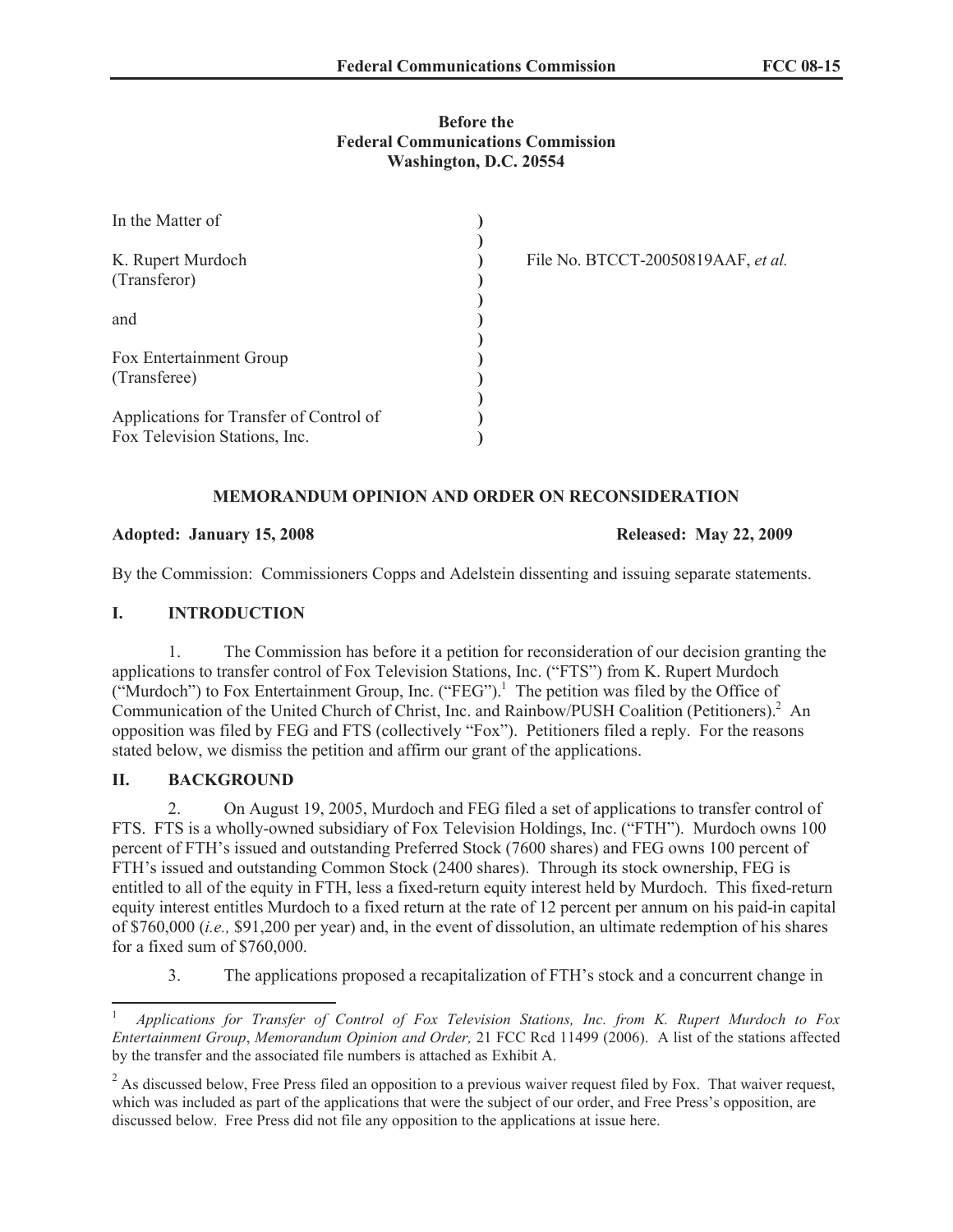the voting rights in FTH. Prior to the recapitalization, each share of FTH's Preferred Stock and each share of its Voting Stock would be entitled to one vote for all purposes. Therefore, Murdoch personally controlled FTH through his 76 percent voting interest, while FEG maintained a 24 percent voting interest. Pursuant to the recapitalization, each share of Preferred Stock would be entitled to .055 of a vote for all purposes and each share of Common Stock would be entitled to one vote for all purposes. That would reduce Murdoch's voting interest from 76 percent to 14.8 percent while increasing FEG's voting interest in FTH from 24 percent to 85.2 percent. The applications were placed on public notice on August 30, 2005 and granted on August 15, 2006. Our decision granting the applications was released on October 6, 2006.

4. FEG is a wholly-owned subsidiary of News Corporation (News Corp.).<sup>3</sup> Murdoch is the Chairman, Chief Executive Officer and a director of News Corp. and has a 29.5 percent voting interest in News Corp.<sup>4</sup> In addition, Murdoch has the power to appoint all eight directors of Cruden Financial Services, LLC, which holds 28.5 percent of the voting interest in News Corp. Four of those eight appointees must be the designees of Prudence MacLeod, Elisabeth Murdoch, Lachlan Murdoch, and James Murdoch. The applicant stated that the recapitalization of FTH would not change any of the voting arrangements in News Corp. It also stated that no new party would acquire any voting rights or equity in FTH, FEG or News Corp. The applications reflected that the existing owners of FTH – Murdoch and FEG – would remain in control of the company, and that no new media ownership combination would arise as a result of these transfers. Further, the applicants maintained that the proposed recapitalization would be without any discernible or meaningful change in the control or operation of the broadcast properties. Finally, the applicants stated that the purpose of the proposed recapitalization of the company was to reduce corporate complexity, yield operational efficiencies and financial savings, and free capital to ultimately sustain and improve levels of service the licensee provides the public.

5. In connection with the transfer applications, Murdoch and FEG sought a waiver of the newspaper/broadcast cross-ownership ("NBCO") prohibition to permit the continued ownership of WWOR-TV, Secaucus, New Jersey, WNYW(TV), New York, New York and *The New York Post*;<sup>5</sup> and a waiver of the local ownership rule for station KFCT(TV). Fort Collins, Colorado to continue to operate as a satellite of station KDVR(TV), Denver, Colorado.<sup>6</sup> Even though no new parties were introduced into the ownership structure and the existing owners of FTH would remain in control, the applicants sought the authority for this transaction on FCC Form 315, commonly referred to as a "long-form" application. Our review included a *de novo* review of any multiple ownership waivers held by the transferor, including an analysis of whether the desired public interest benefits have resulted from the past waivers and justify their extension in this case.

6. Our decision stated that the Commission has recognized the need for waiver of the NBCO prohibition in certain circumstances.<sup>7</sup> In the case of the waivers held by FTS and News Corp. to

<sup>&</sup>lt;sup>3</sup> News Corp. was formerly News Corporation Limited, an Australian Company. It was reincorporated as News Corporation, an American company, on November 12, 2004 as part of a corporate reorganization.

<sup>4</sup> The Commission has never made any finding as to whether Murdoch exercises control over News Corp. *See, e.g., Fox Television Stations*, *Third Memorandum Opinion and Order,* 11 FCC Rcd 7773, 7775 (1996).

<sup>5</sup> *See* 47 C.F.R. §73.3555(d).

<sup>&</sup>lt;sup>6</sup> See 47 C.F.R. §73.3555(b) & (c), n.5. The petition for reconsideration does not raise the satellite waivers and, therefore, we do not re-examine the grant of those waivers herein.

<sup>&</sup>lt;sup>7</sup> When it adopted the television/newspaper cross-ownership ban, the Commission foresaw the need to consider waivers where: (1) a licensee is unable to sell a station; (2) the only sale possible would be at an artificially depressed price; (3) the locality cannot support separate ownership and operation of the newspaper and broadcast station; or (4) for whatever reason, the purposes of the rule would be disserved by its application. *See Multiple*  (continued….)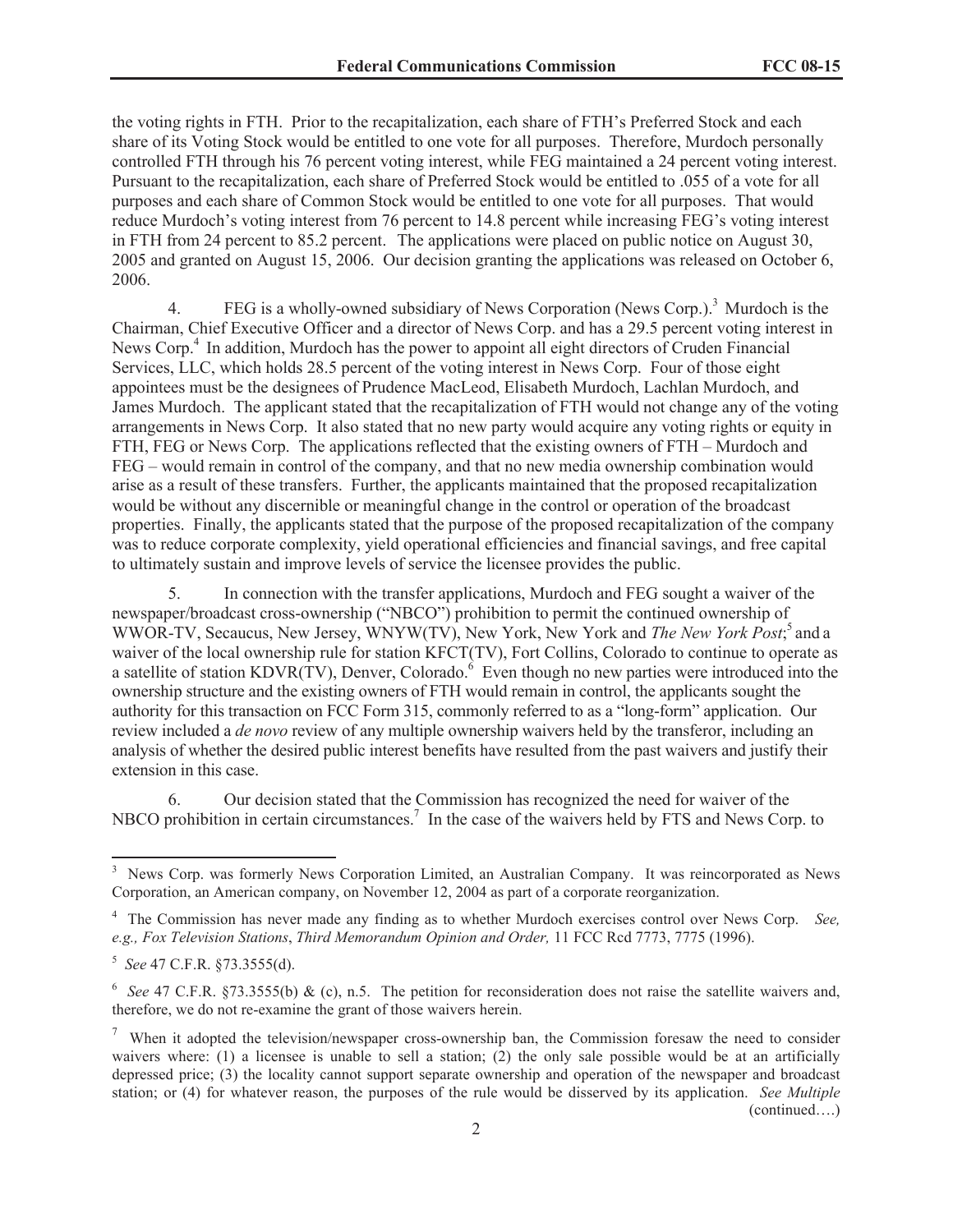permit common ownership of WNYW(TV), WWOR-TV and *The New York Post*, the Commission had previously found that the combined "special circumstances" of preserving the on-going viability of the newspaper in tandem with the diversity and competitiveness of the New York City market justified grant of the permanent rule waiver for ownership of WNYW(TV) and *The New York Post*, and grant of the temporary rule waiver for ownership of WWOR-TV and *The New York Post*. 8 In 2004, FTS and News Corp. filed a petition ("2004 Modification Request") asking the Commission to modify the permanent waiver to also include common ownership of WWOR-TV or, at a minimum, to extend the temporary waiver with regard to WWOR-TV pending conclusion of the remand of the 2002 biennial review proceeding. Even though the 2004 Modification Request was never placed on public notice, Free Press filed a letter on April 15, 2005 which requested that the Commission either dismiss the waiver or place it on public notice. Fox filed a response to Free Press's letter.<sup>9</sup>

7. As noted above, FTS filed the captioned transfer applications on August 19, 2005. FTS included a copy of the 2004 Modification Request as part of the waiver request therein, but did not mention the opposition of Free Press to the 2004 Modification Request. The waiver request states that the permanent WNYW(TV)/*New York Post* waiver saved the newspaper from extinction and preserved a unique and diverse media voice (as well as hundreds of jobs). It describes how the waiver permitted News Corp. to invest in an expansion of the newspaper by adding a Sunday edition and building a \$300 million state-of-the-art plant in the economically depressed South Bronx area. Finally, it demonstrates that New York City – the nation's largest media market – is astoundingly diverse and competitive with over 18 independently-owned television stations, nearly 150 independent owners of commercial and noncommercial radio stations and 30 daily newspapers, and argues that the proposed waiver would not materially harm competition in that market. In the waiver request, applicants argue that continued uncertainty with regard to the repeal of the newspaper/broadcast cross-ownership prohibition has placed FTS in a position where it "cannot rationally continue to invest in the future of *The Post*" without the regulatory certainty that would result from modifying the permanent waiver to include WWOR-TV or extending its temporary waiver with respect to that station.

8. After analyzing the NBCO waiver request, we found that renewed waivers of Section 73.3555(d) of the Rules to permit the joint ownership of WNYW(TV), WWOR-TV and *The New York Post* were warranted. The pre-existing waivers permitting the common ownership of WNYW(TV), WWOR-TV and *The New York Post* were granted in significant part to preserve the operation of the newspaper after concluding that the public would benefit from such preservation and that competition in the subject market would not be adversely affected. We found that the demonstrable public interest benefits that resulted from the common ownership of those media properties justified a continuation of the existing waivers. We found that there was nothing in the record to indicate that the competitive nature of the market or the benefit to the public resulting from common ownership of those media properties had changed sufficiently to revisit the conclusions underlying the original grant of those waivers.

9. Based on our analysis, we found that a continued permanent waiver to permit the common ownership of WNWY(TV) and *The New York Post* was warranted. In addition, we found that a continued temporary waiver of the NBCO rule to permit common ownership of WWOR-TV and *The New*  (Continued from previous page)

*Ownership – Second Report and Order in Docket No. 18110*, 50 FCC 2d 1046, 1084-85, *recon.* 53 FCC 2d 589 (1975), *aff'd sub nom. FCC v. National Citizens Committee for Broadcasting,* 436 U.S. 775 (1978).

8 *See Fox Television Stations, Inc*., 8 FCC Rcd 5341(1993), *aff'd sub nom. Metropolitan Council of NAACP Branch v. FCC*, 46 F.3d 1154 (D.C. Cir. 1995)(granting a permanent waiver of the rule); and *UTV of San Francisco Inc., Memorandum Opinion and Order,* 16 FCC Rcd 14975 (2001)(granting a temporary 24-month waiver of the rule with respect to WWOR-TV) (*Fox/Chris-Craft*).

<sup>9</sup> On November 2, 2006, Free Press filed a separate appeal of our order in this proceeding in the United States Court of Appeals for the District of Columbia Circuit, No. 06-1369.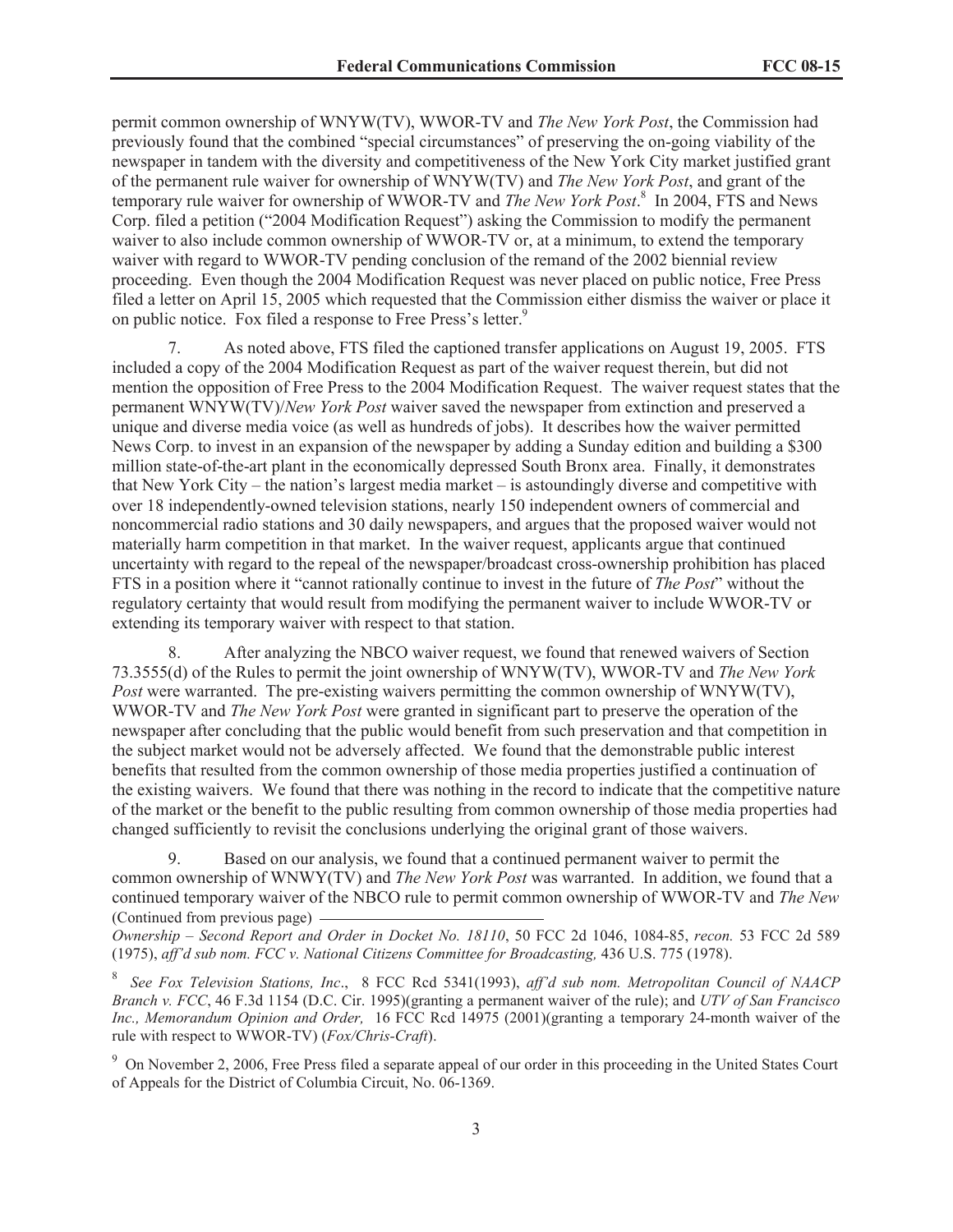*York Post* for 24 months would be appropriate and in the public interest. We concluded that a waiver would provide sufficient certainty to assure that FTS and News Corp. would continue to take appropriate action or expend necessary capital to preserve and expand *The New York Post* without being concerned about forfeiting that investment as a result of closing the newspaper or by a forced sale of a media interest at an artificially depressed price. We found that this result served the purpose of the NBCO rule to preserve competition and existing service to the public by preventing the need for a forced divestiture in a market more than sufficiently competitive to withstand the harms the rule was designed to prevent.

#### **III. STANDING**

10. Petitioners did not file a petition to deny or participate in this proceeding prior to grant of the applications. Under our rules, a petition for reconsideration can only be filed by a person who is not a party to the proceeding if that person can show "good reason why it was not possible for him to participate in the earlier stages of the proceeding.<sup>"10</sup> Petitioners claim they were unable to participate in the earlier stages of this proceeding because the Commission failed to provide public notice and opportunity for public comment on Fox's requested waivers. Petitioners further claim that they should have been served with copies of the 2004 Modification Request and with copies of the applications for transfer of control at issue because they had participated in the 2001 proceeding in which Fox acquired control of WWOR-TV. In addition, Petitioners argue that they have standing because they have members who reside in the service area of WWOR-TV and who are adversely affected by our decision.<sup>11</sup>

11. It is uncontested that the applications were placed on public notice on August 30, 2005. The public notice named the parties and the stations involved and included call signs, communities of license, facility identification numbers and the type of application filed. FEG states that public notice of the filing of the applications was also provided on-air on both WNYW(TV) and WWOR-TV, as well as in a New York daily newspaper. FEG states that the applications themselves were available for inspection at the stations and we note that they were also available in the Commission's public reference room and on our web site. The Commission has repeatedly held that public notice constitutes constructive notice to interested parties of the filing of an application.<sup>12</sup> We did not grant the applications at issue here for almost a year after they appeared on public notice.<sup>13</sup> Petitioners, therefore, had ample opportunity to file a petition to deny or an informal objection to the applications and cannot claim that public notice of the applications and the associated waivers was not given.

12. Similarly, Petitioners' claim that they should have been served with the applications is without merit. Almost five years ago, Petitioners participated in a wholly different proceeding involving the stations and newspaper at issue here. That proceeding has long been final and is no longer subject to review. Nothing in our rules requires a licensee to serve parties that have opposed one application related to its station with all further applications related to that station. Petitioners had no right to expect service of the applications at issue here.

13. Although Petitioners include affidavits of members who reside in the viewing area of the stations and who claim to be harmed by our decision with their petition to deny, this does not overcome their failure to participate earlier in the process. Based on the above, we find that Petitioners lack

 $10^{10}$  47 C.F.R. § 1.106(b)(1).

<sup>11</sup> *Citing* 47 U.S.C. § 405(a).

<sup>12</sup> *See, e.g., High Country Communications, Memorandum Opinion and Order,* 4 FCC Rcd 6237 (1989).

<sup>&</sup>lt;sup>13</sup> To the extent that Petitioners contend the Commission was obligated to release some sort of "special" public notice of the filing of these particular applications, we note that there is no such extraordinary notice requirement. The Commission has released additional public notices soliciting public comment in specific proceedings, but is not obligated to do so.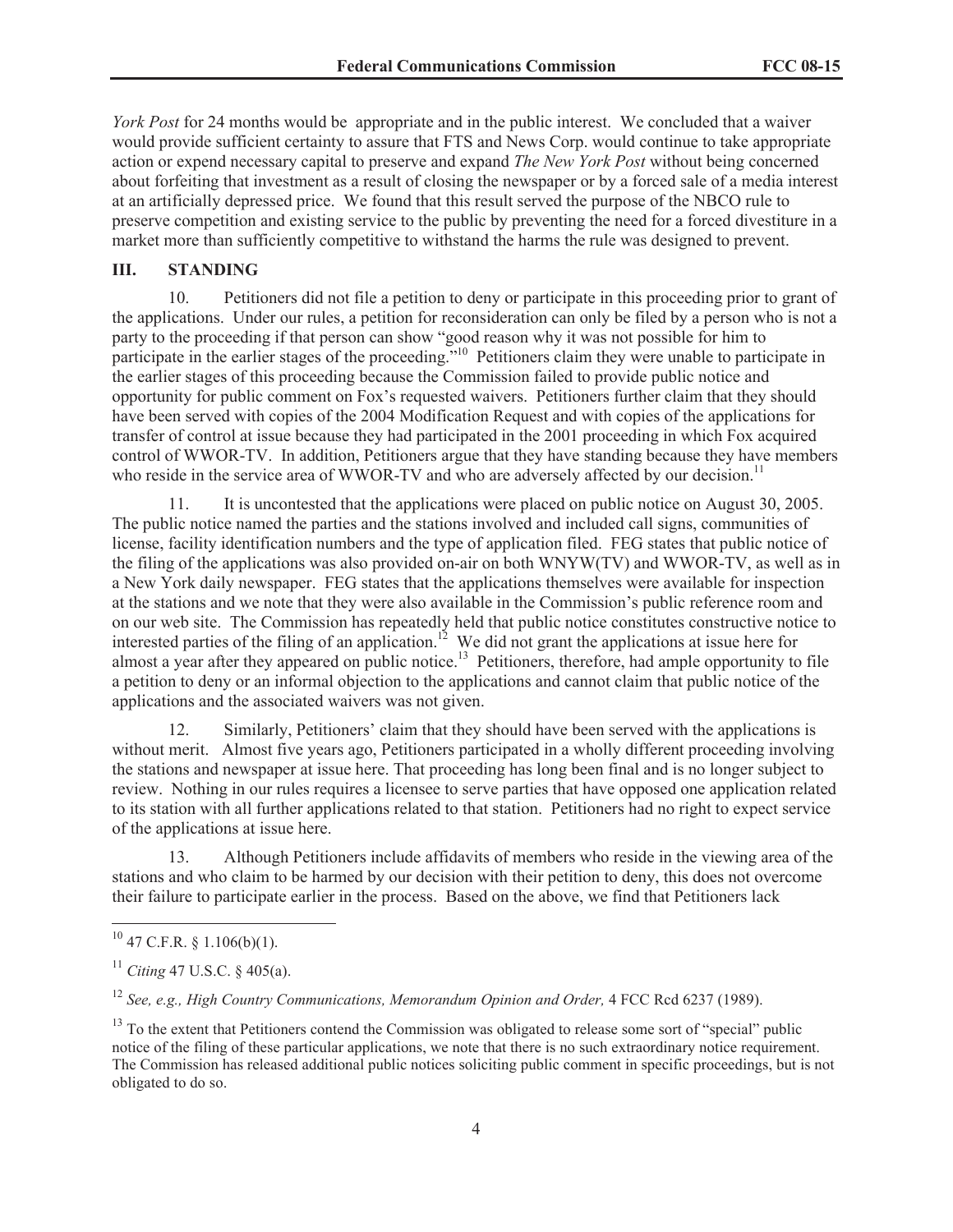standing to file a petition for reconsideration in this proceeding.<sup>14</sup>

#### **IV. NBCO WAIVER**

14. As discussed above, the applications at issue here were unopposed. Nonetheless, even though the petitioners here lack standing, we think that it is appropriate as a prudential matter to consider Free Press's objections to the 2004 Modification Request because Fox incorporated that request by reference into the transfer applications at issue here. Our failure to do so before was an oversight arising from the informal nature of Free Press's original objection and the fact that Free Press took no action to renew its objection when the transfer applications were filed and placed on public notice, such as by filing a petition to deny, as its letter suggested it would do if the waiver request were placed on public notice.

15. Considering Free Press's arguments, however, we do not find them persuasive. First, we disagree that Fox's 2004 request constituted an untimely petition for reconsideration of the Fox/Chris Craft Order because it sought either a permanent waiver or a waiver pending the outcome of our media ownership rulemaking. Under Commission rules, as noted above, a Form 315 application ordinarily requires a *de novo* review of any waivers held by the licensee. There is nothing in the Commission rules that prohibits an applicant from arguing for an outcome in that review that is different from the outcome in a previous waiver request. Thus, the filing of the instant waiver request cannot be characterized or dismissed as an untimely petition for reconsideration.

16. Second, we disagree with Free Press that granting the requested waiver would violate the stay issued by the Third Circuit in *Prometheus*. Again, the Commission's practice of conducting a *de novo* waiver review in connection with a Form 315 application is longstanding and predates the Commission rulemaking that is the subject of the stay. Nothing in the *Prometheus* decision prevents the Commission from continuing its waiver practices with respect to the rules that the court did not stay. Indeed, the Commission is obligated to take a "hard look" at waiver requests to determine whether the application of a rule in a particular circumstance would disserve the public interest.<sup>15</sup>

17. In addition to its procedural arguments, Free Press asserts that Fox had to justify an additional temporary waiver or a permanent waiver under our traditional four-prong test and that Fox failed to demonstrate that requiring immediate divestiture would severely curtail or eliminate service to the public. Under that test, a waiver may be granted if (1) a licensee if unable to sell a station; (2) if the only sale possible would be at an artificially depressed price; (3) the locality cannot support separate ownership and operation of the newspaper and broadcast station; or (4) for whatever reason, the purposes of the rule would be disserved by its application.<sup>16</sup>

18. The purpose of the NBCO rule is to promote diversity of voices. Our order makes clear, as did our previous orders regarding this NBCO combination, that a significant purpose of the waiver was to preserve the viability of the *New York Post*. Loss of the *New York Post* would decrease the diversity of voices in the New York markets and, thereby, disserve the purpose of the rule. Furthermore, because the grant of the waiver simply involves an internal corporate restructuring and does not create any new media

<sup>&</sup>lt;sup>14</sup> Free Press, like Petitioners, did not file any oppositions to the applications at issue here. Neither did it file a petition for reconsideration. Although this order discusses Free Press's opposition to the 2004 Modification Request, we do not believe Free Press has standing to seek review of our grant of the waiver.

<sup>&</sup>lt;sup>15</sup> *WAIT Radio, Inc.v. FCC*, 418 F.2d 1153, 1157 (D.C. Cir. 1969) (subsequent history omitted) ("a general rule, deemed valid because its overall objectives are in the public interest, may not be in the 'public interest' if extended to an applicant who proposes a new service that will not undermine the policy, served by the rule, that has been adjudged in the public interest.")

<sup>16</sup> *Multiple Ownership-Second Report and Order*, 50 FCC 2d at 1084-85.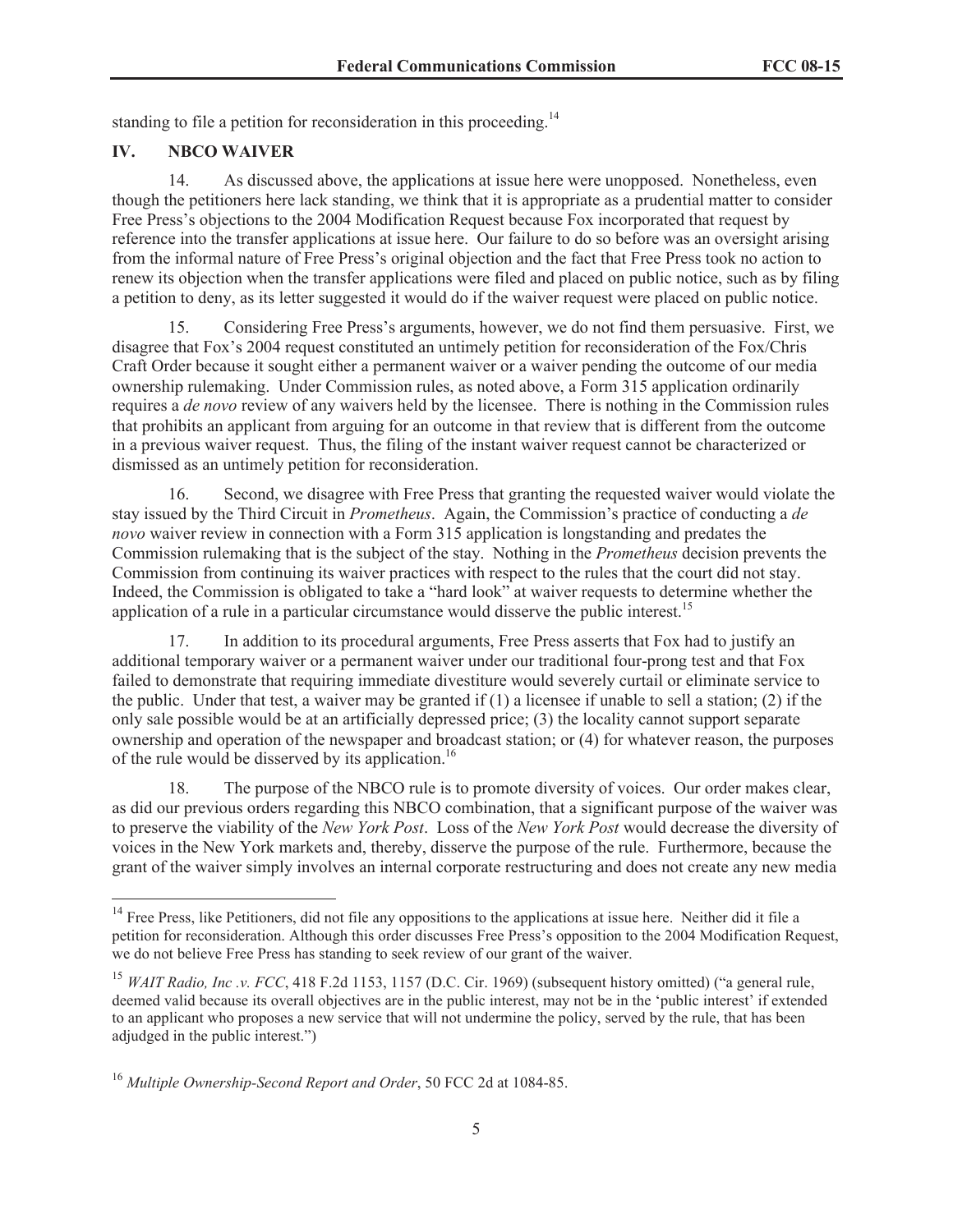combinations, it does not reduce the diversity of voices in the New York market.

19. In *Fox/Chris Craft,* we granted the NBCO waiver relying on the fourth prong of the waiver test. Fox states that, in the years since our previous waivers regarding Fox and the *New York Post,*  it has invested hundreds of millions of dollars in the paper to improve it and its service to the community. In light of the public interest benefits that have resulted from the preservation of the *New York Post,*  which would have been unlikely without Fox's substantial investments, the fact that the waiver simply involves an internal corporate restructuring and does not create any new media combinations, and because of the extreme diversity of voices in the New York market, we affirm our finding under the fourth prong of the Commission's waiver standard that the purposes of the NCBO rule would be disserved by application of the rule in these circumstances. We therefore reaffirm that our decision to renew the permanent waiver permitting ownership of WNYW-TV and the New York Post and to grant a temporary waiver permitting the further ownership of WWOR-TV was supported by the facts in the record and was in the public interest.

## **V. ORDERING CLAUSES**

20. IT IS ORDERED THAT the petition for reconsideration filed by the Office of Communication of the United Church of Christ, Inc. and Rainbow/PUSH Coalition IS DISMISSED and our decision granting the transfer of control of Fox Television Stations from K. Rupert Murdoch to Fox Entertainment Group IS AFFIRMED.

## FEDERAL COMMUNICATIONS COMMISSION

Marlene H. Dortch Secretary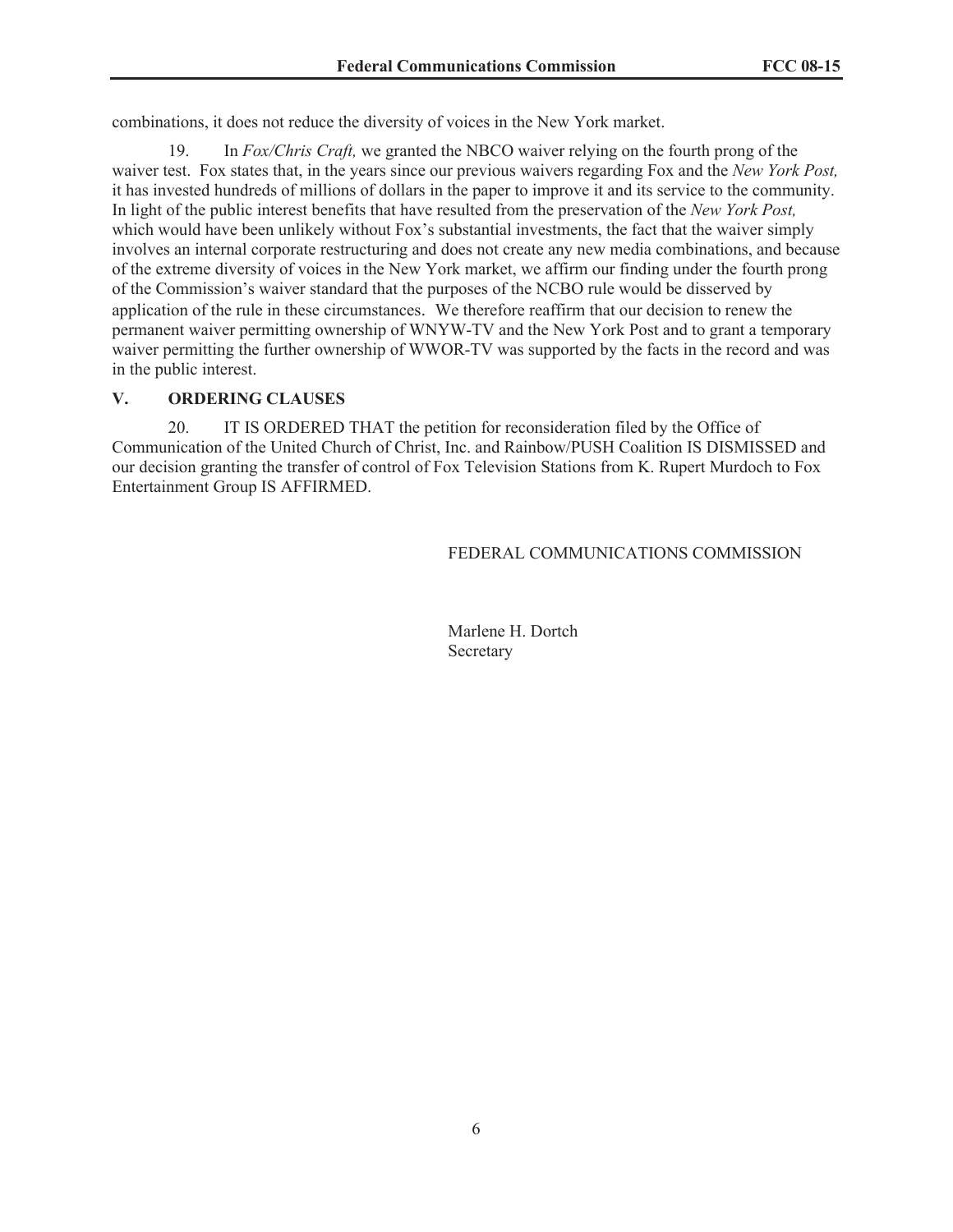# **EXHIBIT A**

| <b>Station</b>  | Community          | ID No. | File No.          |
|-----------------|--------------------|--------|-------------------|
| WTTG(TV)        | Washington, DC     | 22207  | BTCCT-20050819AAF |
| WDCA(TV)        | Washington, DC     | 51567  | BTCCT-20050819AAG |
| WNYW(TV)        | New York, NY       | 22206  | BTCCT-20050819AAH |
| WWOR-TV         | Secaucus, NJ       | 74197  | BTCCT-20050819AAI |
| WFLD(TV)        | Chicago, IL        | 22211  | BTCCT-20050819AAJ |
| WPWR(TV)        | Gary, IN           | 48772  | BTCCT-20050819AAK |
| KTTV(TV)        | Los Angeles, CA    | 22208  | BTCCT-20050819AAL |
| <b>KCOP-TV</b>  | Los Angeles, CA    | 33742  | BTCCT-20050819AAM |
| <b>KRIV(TV)</b> | Houston, TX        | 22204  | BTCCT-20050819AAN |
| KTXH(TV)        | Houston, TX        | 51569  | BTCCT-20050819AAO |
| KSTU(TV)        | Salt Lake City, UT | 22215  | BTCCT-20050819AAP |
| KDVR(TV)        | Denver, CO         | 126    | BTCCT-20050819AAQ |
| KFCT(TV)        | Ft. Collins, CO    | 125    | BTCCT-20050819AAR |
| WFXT(TV)        | Boston, MA         | 6463   | BTCCT-20050819AAS |
| WHBQ-TV         | Memphis, TN        | 12521  | BTCCT-20050819AAT |
| WTXF-TV         | Philadelphia, PA   | 51568  | BTCCT-20050819ABD |
| WBRC(TV)        | Birmingaham, AL    | 71221  | BTCCT-20050819ABG |
| WGHP(TV)        | High Point, NC     | 72106  | BTCCT-20050819ABJ |
| WDAF-TV         | Kansas City, MO    | 11291  | BTCCT-20050819ABT |
| <b>KSAZ-TV</b>  | Phoenix, AZ        | 35587  | BTCCT-20050819ACN |
| KUTP(TV)        | Phoenix, AZ        | 68886  | BTCCT-20050819ABB |
| KDFW(TV)        | Dallas, TX         | 33770  | BTCCT-20050819ABZ |
| KDFI(TV)        | Dallas, TX         | 17037  | BTCCT-20050819ACC |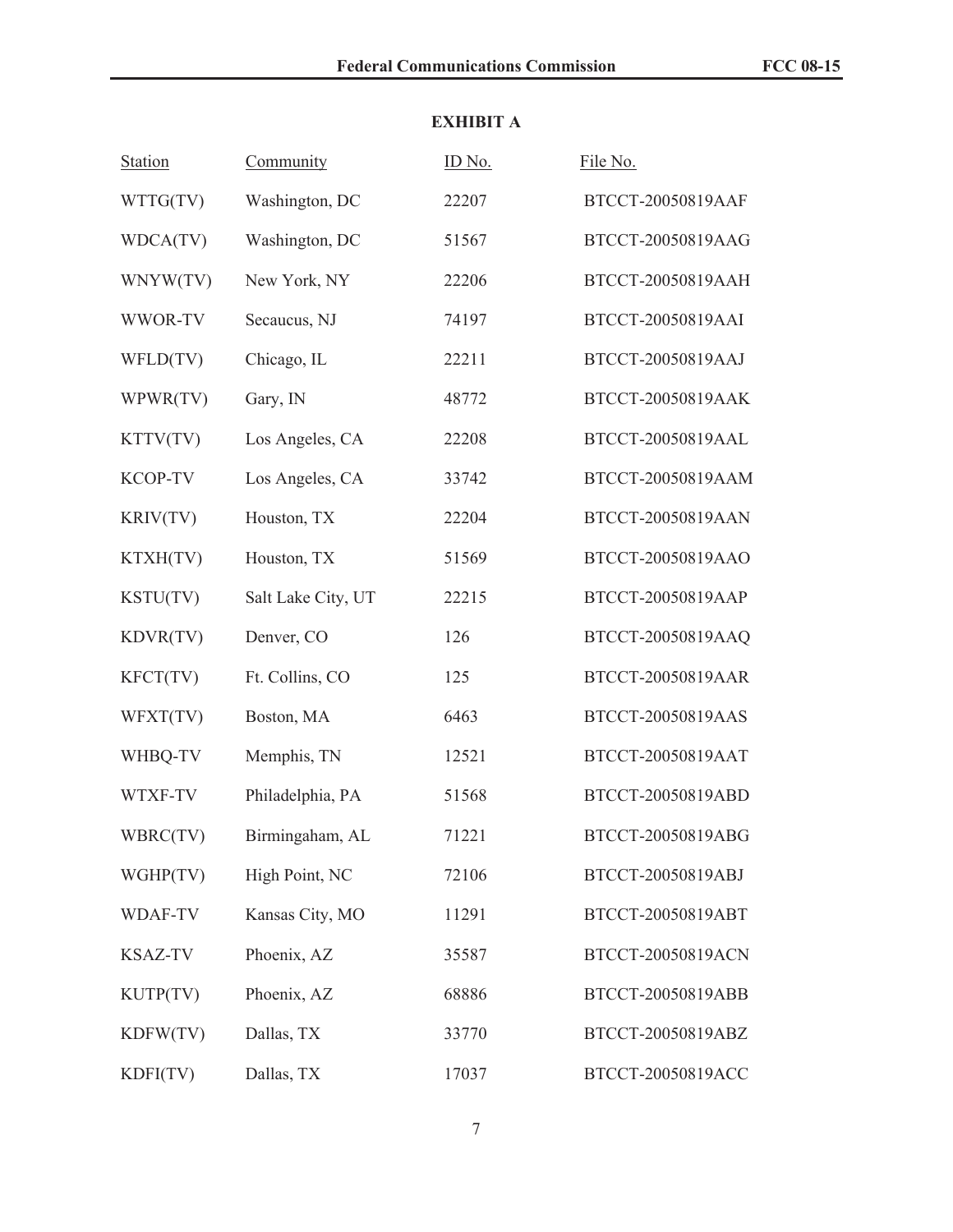| KTBC(TV)       | Austin, TX      | 35649 | BTCCT-20050819ACG |
|----------------|-----------------|-------|-------------------|
| KTVI(TV)       | St. Louis, MO   | 35693 | BTCCT-20050819ABX |
| WTVT(TV)       | Tampa, FL       | 68569 | BTCCT-20050819ABK |
| WAGA(TV)       | Atlanta, GA     | 70689 | BTCCT-20050819ABM |
| WJBK(TV)       | Detroit, MI     | 73123 | BTCCT-20050819ABN |
| WITI(TV)       | Milwaukee, WI   | 73107 | BTCCT-20050819ABO |
| WJW(TV)        | Cleveland, OH   | 73150 | BTCCT-20050819ABR |
| <b>KMSP-TV</b> | Minneapolis, MN | 68883 | BTCCT-20050819AAU |
| WFTC(TV)       | Minneapolis, MN | 11913 | BTCCT-20050819AAV |
| KFTC(TV)       | Bemidji, MN     | 83714 | BTCCT-20050819AAW |
| WRBW(TV)       | Orlando, FL     | 54940 | BTCCT-20050819AAX |
| WOFL(TV)       | Orlando, FL     | 41225 | BTCCT-20050819AAY |
| WOGX(TV)       | Ocala, FL       | 70651 | BTCCT-20050819AAZ |
| WUTB(TV)       | Baltimore, MD   | 60552 | BTCCT-20050819ABA |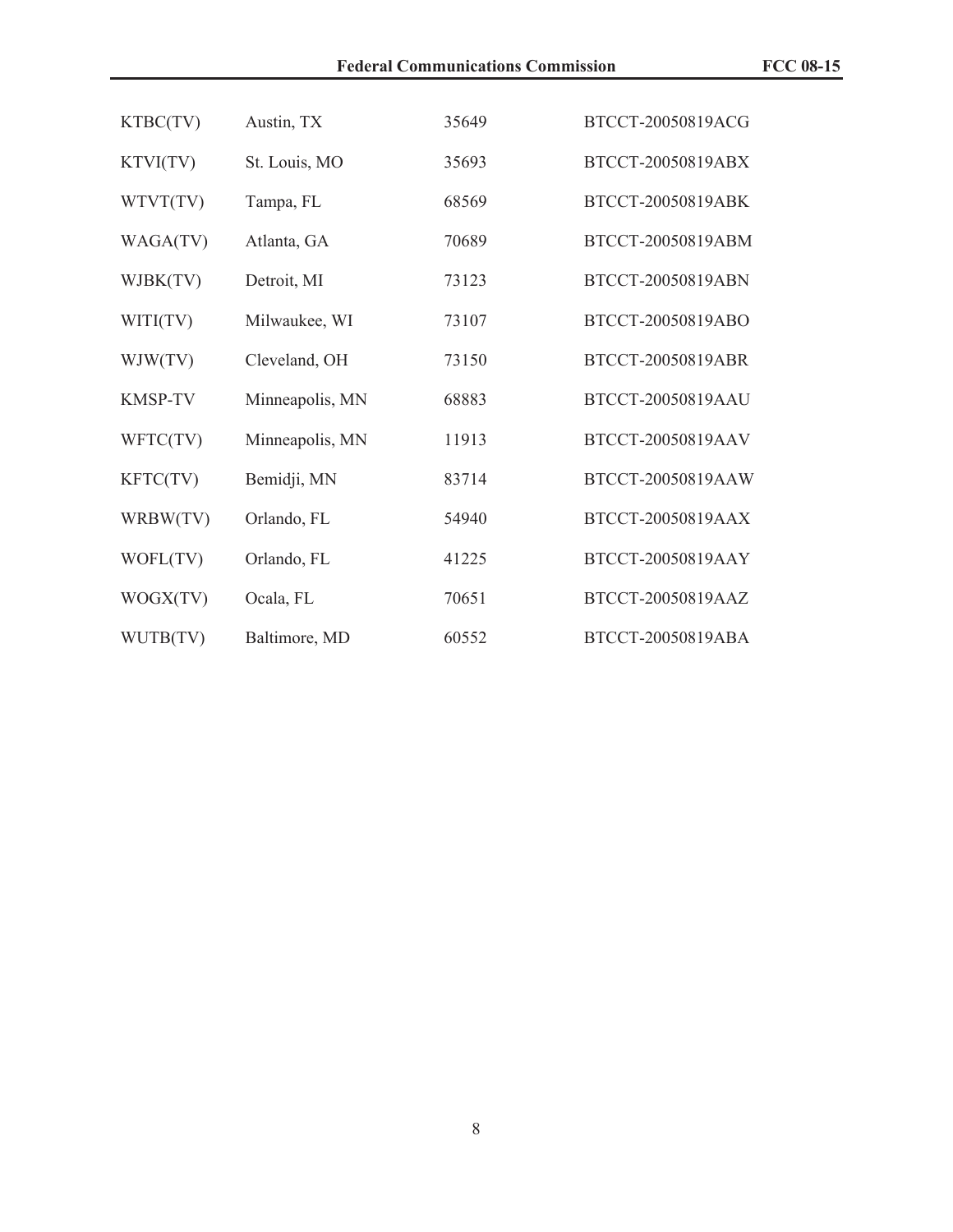#### **DISSENTING STATEMENT OF COMMISSIONER MICHAEL J. COPPS**

*Re: K. Rupert Murdoch (Transferor) and Fox Entertainment Group (Transferee), Applications for Transfer of Control of Fox Television Stations, Inc., File No. BTCCT-20050819AAF, et al.*

Because the Memorandum Opinion and Order released on October 6, 2006 was unaccompanied by Commissioners' statements, I now include my original statement which continues to reflect my thoughts and conclusions on this proceeding:

As today's decision acknowledges, the Commission's review of a "long-form" Section 314 transfer of control includes a *de novo* review of media ownership waivers held by the transferor. This means the Commission has a duty to examine carefully whether the public interest compels extension of previously granted waivers. This is as it should be. After all, Congress charged the Commission with inquiring in *any* license transfer whether the "public interest, convenience and necessity will be served."

On this account, I believe today's decision is woefully deficient. It is nowhere near the searching *de novo* review that the Commission's precedent requires. Instead, the majority sweeps over the facts that led to these waivers, considers too little in the way of new data and reaches unsustainable conclusions about corporate efficiency, financial viability and market diversity. Loss of voices in a market due to waiver of rules like the newspaper-broadcast cross-ownership rule requires serious analysis. Yet there is no serious public interest analysis here. I must, therefore, dissent.

The Order on Reconsideration does nothing to address these concerns. Indeed, it fails to even *mention* the fact that, with the acquisition of the Wall Street Journal, News Corp. operates *two* of the New York market's most popular television stations and *two* of its most popular newspapers. I therefore renew my dissent.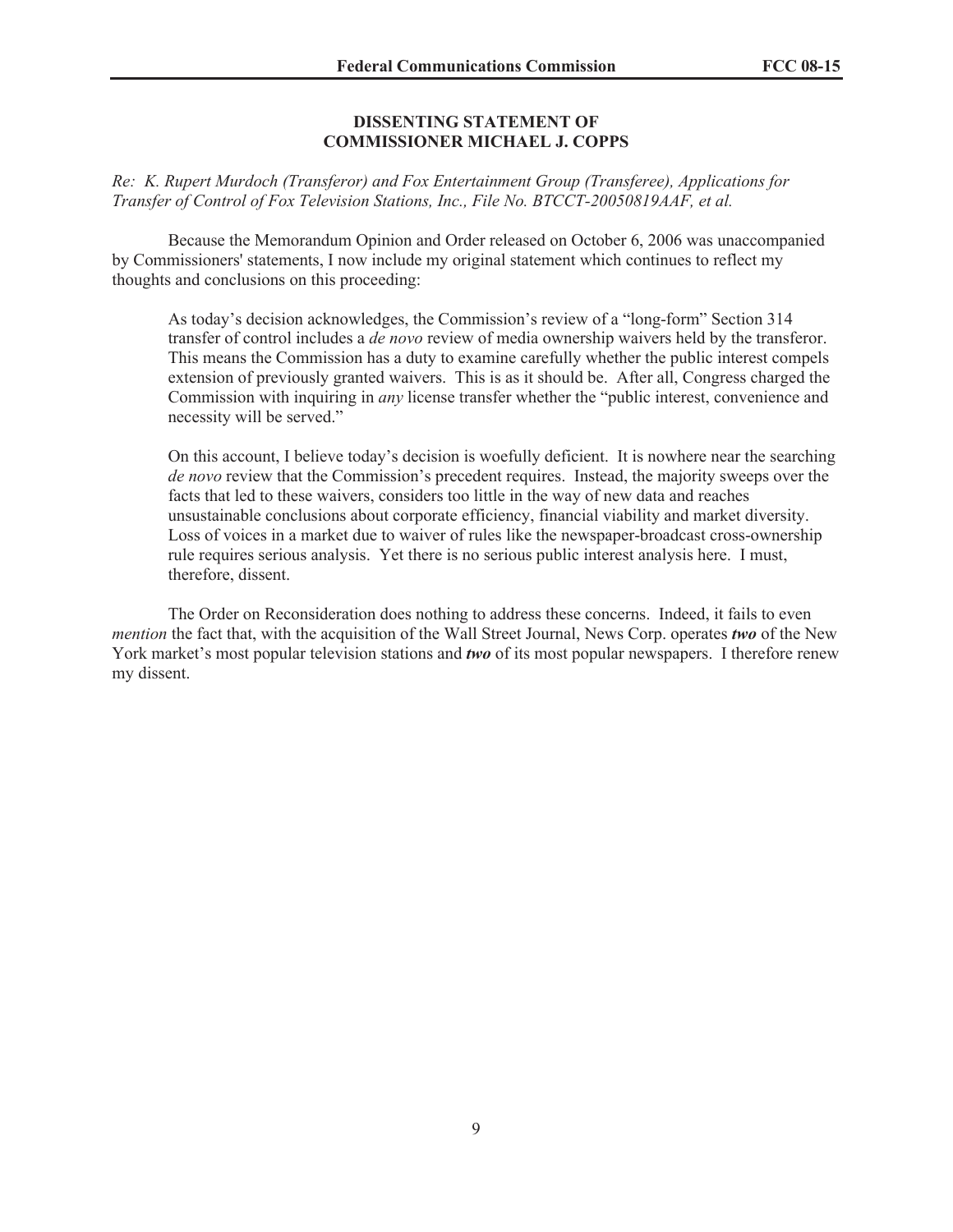#### **DISSENTING STATEMENT OF COMMISSIONER JONATHAN S. ADELSTEIN**

*Re: K. Rupert Murdoch (Transferor) and Fox Entertainment Group (Transferee), Applications for Transfer of Control of Fox Television Stations, Inc., File No. BTCCT-20050819AAF, et al.*

I dissent from this *Order on Reconsideration*, but I am resubmitting my dissenting statement which was originally prepared in connection with the *Memorandum Opinion and Order* released on October 6, 2006. Inexplicably, the Commission did not release Commissioners' statements at that time.

I must dissent from this Memorandum Opinion and Order because, once again, the Commission has slighted the needs of the American public, neglected its statutory obligation to protect the public interest, and as a result, produced a decision that falls short even of the Commission's own standards.<sup>1</sup> Because the Commission has not engaged in a thorough and genuine analysis of the waivers granted by today's decision, it has once again failed to protect the interests of the American people, especially the people of northern New Jersey.<sup>2</sup> When it comes to this particular examination of its duty to protect the public interest, the Commission has failed the test.

The instant Application for Transfer of Control involves not just one waiver of our cross-ownership rules, but multiple waivers. The granting of waivers of long established rules warrants careful scrutiny of Fox's application. Unfortunately, this kind of attention was not paid by the Commission. It distresses me that in this supposedly *de novo* review of a major application, the Commission provides merely five paragraphs of cursory discussion that ignore issues of significant public concern.

Today's order permits the common ownership and control of two of the top six television stations – WWOR-TV (Channel 9) and WNYW (TV Channel 5) – and one of the top daily newspapers, the *New York Post*, in the New York metropolitan media market. It is inappropriate to proceed in matters such as this when our media ownership rules are under review. We should not grant permanent and temporary waivers of rules before we have concluded a comprehensive review of the media ownership rules. This is another situation where the Commission has put the cart before the horse.

I am most critical of the fact that the Commission makes no attempt to determine the "demonstrable public interest benefits" that have resulted from the common

<sup>1</sup> In the Order, the Commission acknowledges that "[o]ur evaluation to continue the waivers therefore includes a determination of whether the desired public interest benefits have resulted from past waivers *and* justify their extension in this case." Memorandum Opinion and Order, ¶ 5 (emphasis added). But the Commission does not even attempt to evaluate whether the "desired public interest benefits" have resulted from Fox ownership of WWOR-TV in Secaucus, New Jersey.

<sup>&</sup>lt;sup>2</sup> Amazingly, the Order states that "there is nothing before us to indicate that the competitive nature of the market or that the benefit to the public resulting from common ownership of these media properties have changed sufficiently to revisit the conclusion underlying the grant of those waivers." Yet, the Commission did not even mention, review or consider the April 15, 2005 objection filed by Free Press against Fox Television, Inc.'s Petition for Modification of Permanent Waiver, which was attached to Fox's application to transfer the licenses at issue.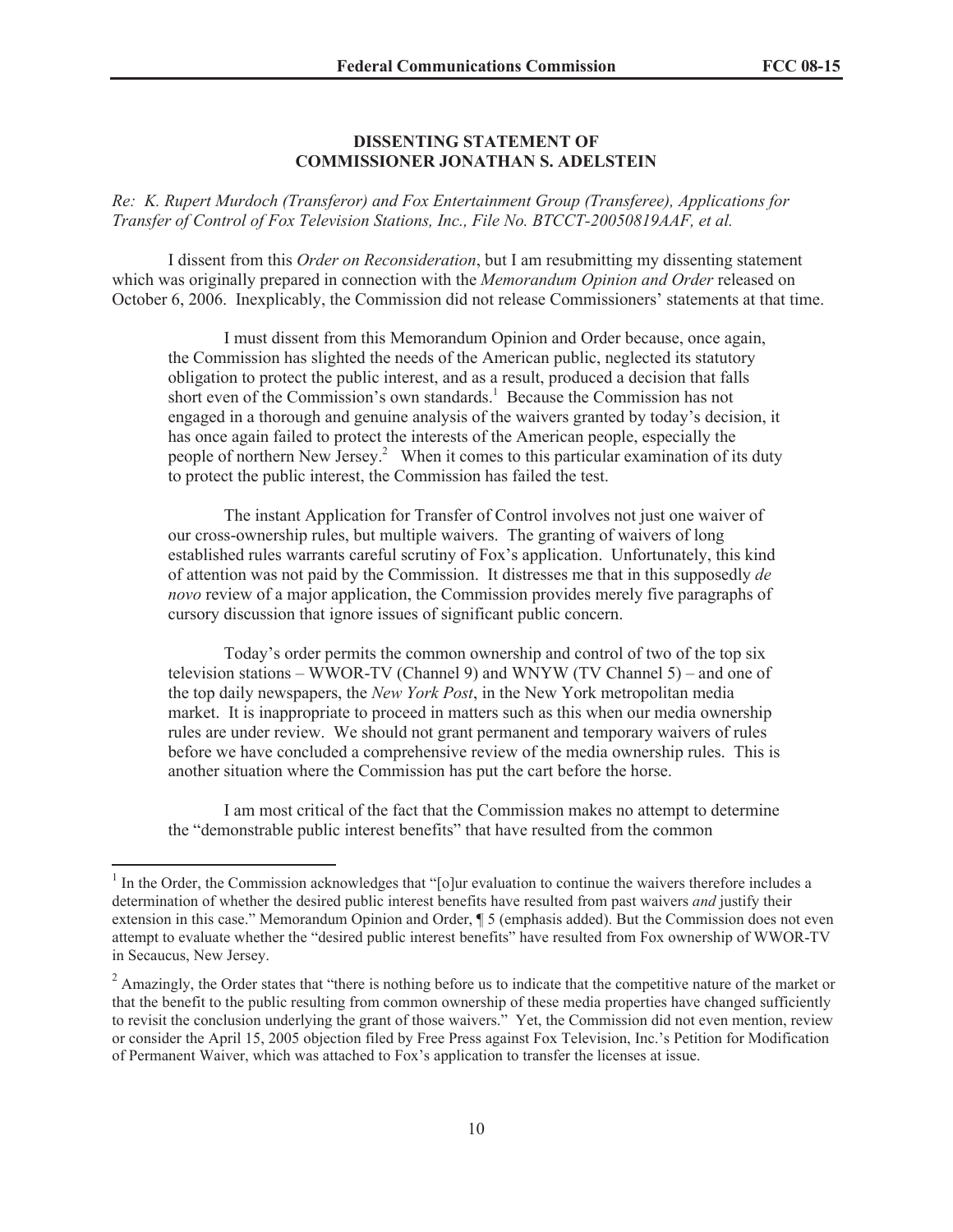ownership of WNYW (TV) and WWOR-TV. This is particularly troublesome because WWOR-TV is the only VHF station in the State of New Jersey. As several New Jersey elected officials reminded the Commission, WWOR-TV has unique public interest obligations to the residents of northern New Jersey – one of the most densely populated regions in the nation and a prime terrorist target – but the Commission made no effort to address the elected officials' concerns.

Perhaps the Commission has forgotten the history of WWOR-TV. In 1983, by a special act of Congress, the Commission reallocated Channel 9 (WWOR-TV) from New York to Secaucus, New Jersey. In the Reallocation Order, the Commission acknowledged that it was "guided strictly by what [it] perceive[d] to be the intent of the legislation to license a station to 'operate for the public benefit of the unserved state [of New Jersey]."<sup>3</sup>

The Commission said that WWOR-TV would "operate in New Jersey for the benefit of the people in [the] State… . This station [would] not be a New Jersey station in name only. It [would] serve the people of New Jersey."<sup>4</sup> The Commission further stated that "the lack of *local* VHF television service to this highly populated area of northern New Jersey presented a unique set of circumstances. . . . Accordingly, we expect [the licensee of WWOR-TV, now Fox Television Stations] to perform a *higher degree of service* to its Grade B coverage area than is normally required of a broadcast licensee."<sup>5</sup> The Commission has never held the licensee of WWOR-TV to this higher standard.

WWOR-TV is important to the people of New Jersey and their needs should not be ignored. WWOR-TV has greater special service obligations to New Jersey than its New York City or Philadelphia-based counterparts because its primary community of license is northern New Jersey. In a letter to Senator Frank R. Lautenberg, Chairman Powell reassured the Senator that the Commission would prioritize the review of WWOR-TV. He said that "[WWOR-TV's] service to Northern New Jersey, which the Commission viewed as broader than the community of Secaucus, would be reviewed during proceedings to renew WWOR-TV's license."<sup>6</sup>

In spite of this promise to conduct a thoughtful review in a proceeding that implicates WWOR-TV's license, the Commission now grants this instant application to transfer WWOR-TV's license without any mention or analysis of WWOR-TV's service record, particularly under the ownership of Fox Television Stations. In fact, Fox makes no attempt to proffer any support that it has met its special obligations to the citizens of New Jersey. The Commission should have taken this opportunity to review WWOR-TV's service record and encourage more locally focused news coverage.

In 2001, the Commission granted Fox a so-called "temporary" waiver of the newspaper/broadcast cross ownership rule to permit common ownership of WWOR-TV

 $3$  Channel 9 Reallocation (WOR-TV), 53 RR 2d 469 (1983), quoting S. Rep.No. 530, 97<sup>th</sup> Cong. 2d Sess. 690 (1982).

<sup>&</sup>lt;sup>4</sup> *Id.*, quoting 128 Cong. Rec. 10946 (daily edition) August 3, 1982 (remarks of Senator Bradley).

<sup>5</sup> *Id.* (emphasis added)

<sup>6</sup> *Id.*